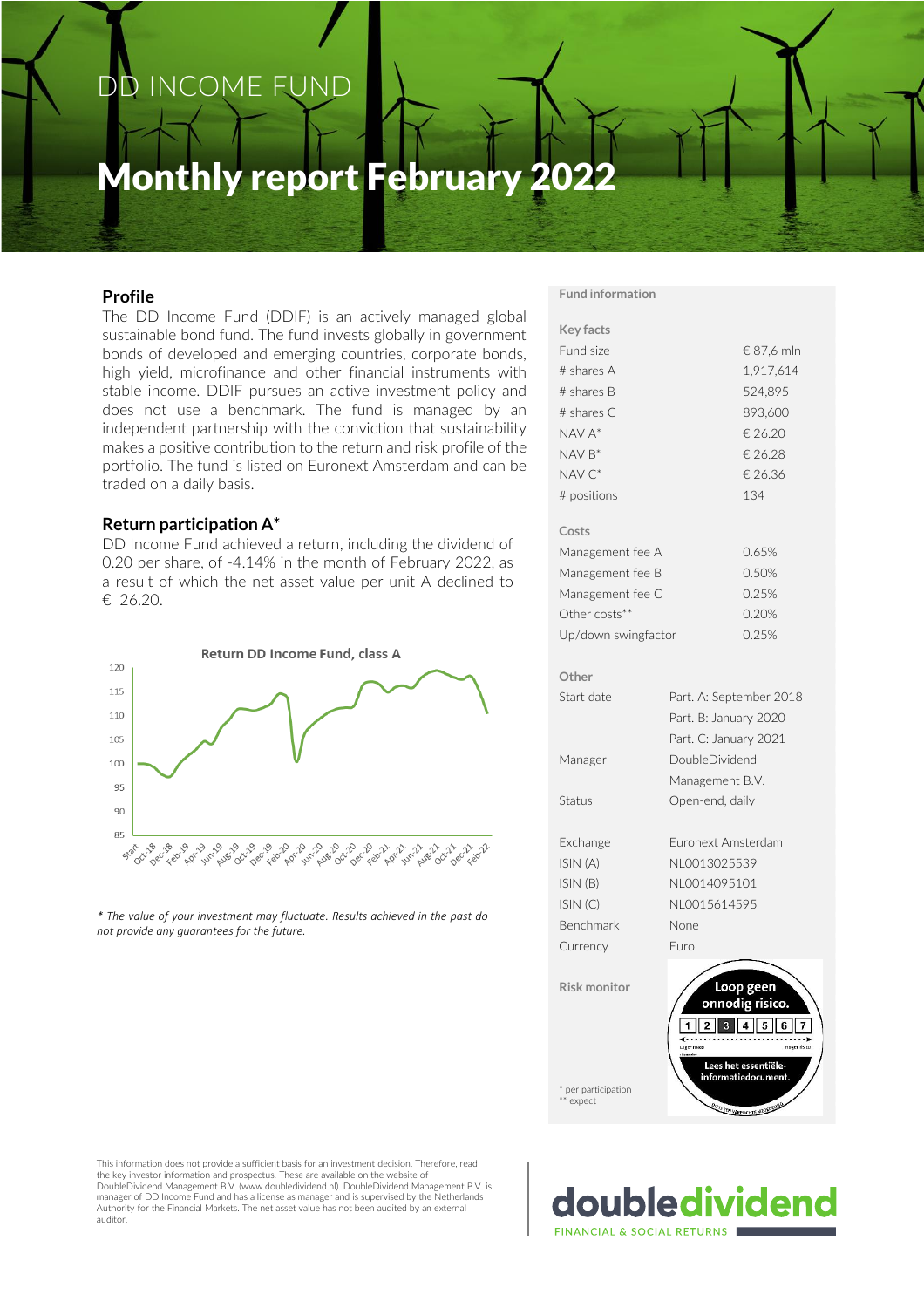# doubledividend

| i abic. Monthly Feturiis III 70, pai ticipation A (Het OF costs and Tees) |      |         |         |          |      |         |      |      |      |         |         |         |            |         |
|---------------------------------------------------------------------------|------|---------|---------|----------|------|---------|------|------|------|---------|---------|---------|------------|---------|
|                                                                           |      | Jan     | Feb     | Mar      | Apr  | Mav     | Jun  | Jul  | Aug  | Sep     | Oct     | Nov     | <b>Dec</b> | Total   |
|                                                                           | 2018 |         |         |          |      |         |      |      |      | $-0.06$ | $-0.71$ | $-1.56$ | $-0.31$    | $-2.62$ |
|                                                                           | 2019 | 2.57    | 1.66    | 1.34     | 1.69 | $-0.48$ | 3.08 | 1.71 | 1.95 | 0.03    | $-0.24$ | 0.50    | 0.76       | 15.50   |
|                                                                           | 2020 | 1.86    | $-0.85$ | $-11.48$ | 5.43 | 2.00    | 1.29 | 1.11 | 0.66 | 0.23    | 0.31    | 3.76    | 0.71       | 4.14    |
|                                                                           | 2021 | $-0.47$ | $-1.42$ | 0.95     | 0.18 | -0.36   | 1.77 | 0.96 | 0.35 | $-0.57$ | $-0.64$ | $-0.34$ | O 57       | 0.94    |
|                                                                           | 2022 | $-2.65$ | $-4.14$ |          |      |         |      |      |      |         |         |         |            | $-6.67$ |

#### **Table: monthly returns in %, participation A (net of costs and fees) \***

\* The value of your investment may fluctuate. Results achieved in the past do not provide any guarantees for the future.

#### **Market developments**

The escalation of the conflict in Ukraine last month caused considerable turmoil in the financial markets. Bond markets were also strongly affected by the situation in Ukraine. Sentiment has been fragile lately due to uncertainties about inflation and changing central bank policies. The market is currently confronted with an accumulation of risks due to the addition of situation in Ukraine.

The Russian invasion causes great human suffering and is of great historical and geopolitical significance, but the conflict in Ukraine does not, in itself, pose a very great long-term risk to the financial markets. This risk has increased however since the start of the conflict. The EU, the US and a large number of other countries, after initial misgivings from a number of countries including Italy and Germany, eventually reacted strongly and unitedly to the Russian invasion. In particular, the removal of the Russian banking system from the international payment system Swift and the freezing of the assets of the central bank of Russia have far-reaching consequences for the Russian economy and financial stability. The consequences of the measures are immediately visible. The ruble (Russian currency) has gone into free fall and the Russian central bank has raised interest rates to 20%. If Russia is no longer able to meet its payment obligations, this will affect the European banking system in particular. A Russian bankruptcy has become a real option due to the asset freeze of the central bank of Russia. According to analysts, French and Italian banks in particular hold a lot of Russian government bonds. For the DD Income Fund, this is also where the main risks of the current conflict lie. The fund has no direct interests in Russia or Ukraine and modest exposure to Eastern Europe (including Romanian government bonds).

The turmoil in the financial markets has brought the rise in interest rates to a (temporary) halt. In both Europe and the US, key 10-year interest rates have fallen since the invasion of Russia. Investors looked for safe havens. However, the risk premiums on more risky bonds have risen sharply as a result, especially for high yield corporate bonds, emerging markets government bonds and subordinated loans from financial institutions. On balance, the DD income fund had to record a significant drop as a result

#### Table: Characteristics of the DDIF portfolio at the end of the month

| # of positions                                | 134  |
|-----------------------------------------------|------|
| # of issuers                                  | 105  |
| Overall credit rating                         | BBB+ |
| Euro exposure                                 | 74%  |
| Cash                                          | 1.3% |
| Investment grade (incl cash)                  | 70%  |
| Expected return (yield-to-worst*)             | 3.9% |
| Duration (Option Adjusted Duration* in years) | 7.1  |

Source: DoubleDividend/Bloomberg

\* Yield-to-Worst is the return on the portfolio, including cash, if the ability to repay the loan earlier is taken into account. The actual return may differ because an issuer cannot meet its obligations and due to currency fluctuations. The duration indicates the approximate percentage value change of the portfolio if the interest rate changes by 1%.

Tel. +31 (0)20 520 76 60 contact@doubledividend.nl www.doubledividend.nl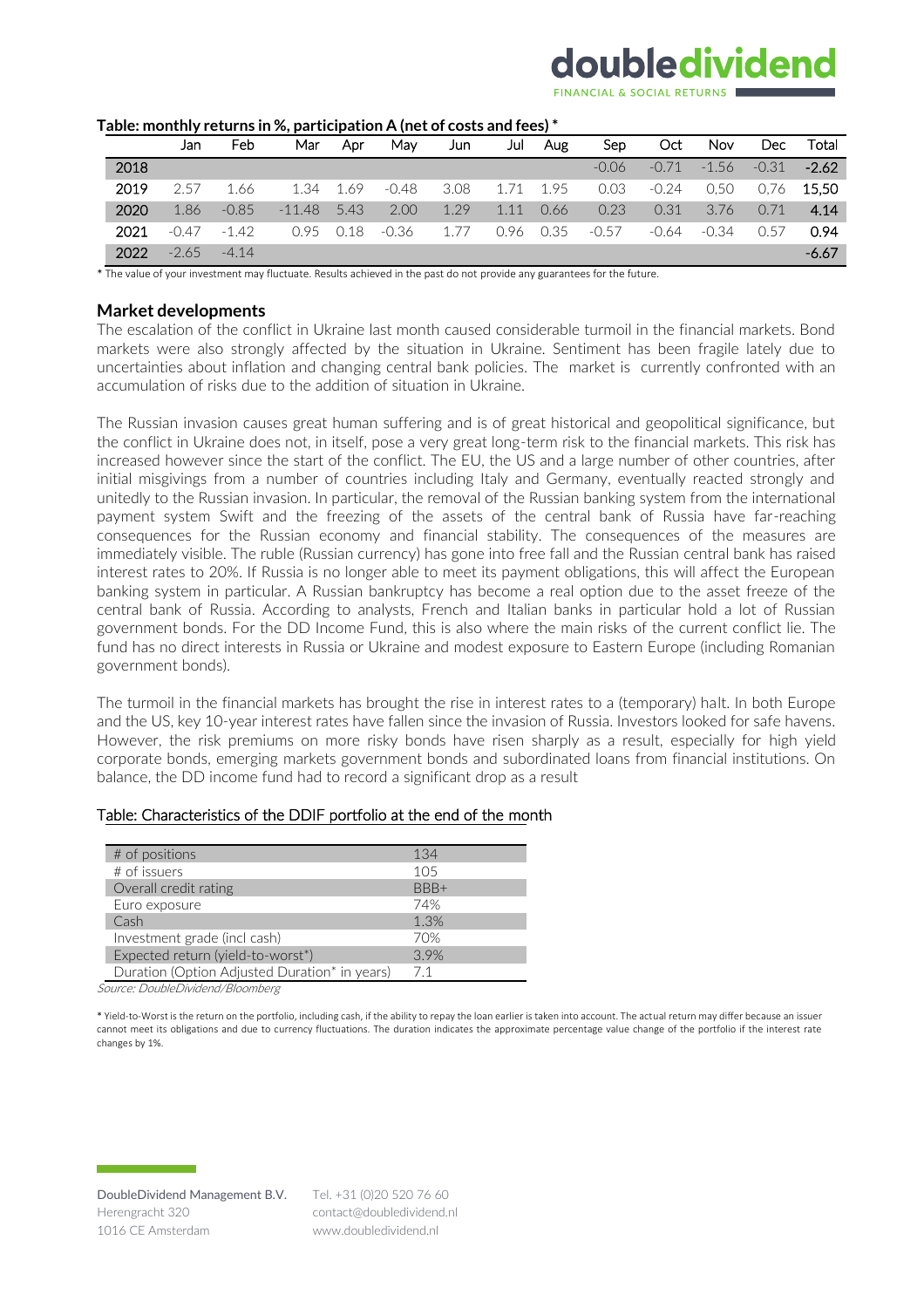# doubledividend **FINANCIAL & SOCIAL RETURNS**

# **Portfolio changes**

A number of existing positions were expanded in the past month, including bonds from Iberdrola, Southern Co and Netflix. Due to the decline in bond prices, the yield prospects have improved considerably. The yield-toworst on the portfolio has increased to 3.9%. This is the expected return on the portfolio if all bonds are held to maturity and all companies and governments can meet their payment obligations.

#### **Table: portfolio per building block**

| <b>Building blocks</b>             | Range     | Weight | Yield-to-worst | <b>Duration</b> |
|------------------------------------|-----------|--------|----------------|-----------------|
| Government bonds developed markets | $0 - 50%$ | 12.6%  | 1.8%           | 7.3             |
| Government bonds emerging markets  | 0-25%     | 8.9%   | 4.2%           | 13              |
| Corporate bonds investment grade   | $0 - 50%$ | 37.6%  | 3.5%           | 8.4             |
| Corporate bonds high yield         | 0-25%     | 23.6%  | 5.3%           | 4.7             |
| Microfinance                       | $0-25%$   | 1.7%   | 4.0%           | 1.7             |
| Other                              | $0-25%$   | 14.3%  | 5.0%           | 6.3             |
| Cash                               | $0-25%$   | 2.1%   | $-0.7%$        | 0.0             |
| Total                              |           | 100%   | 3.9%           | 7.1             |

Source: DoubleDividend

## **Team DoubleDividend**

contact@doubledividend.nl www.doubledividend.nl